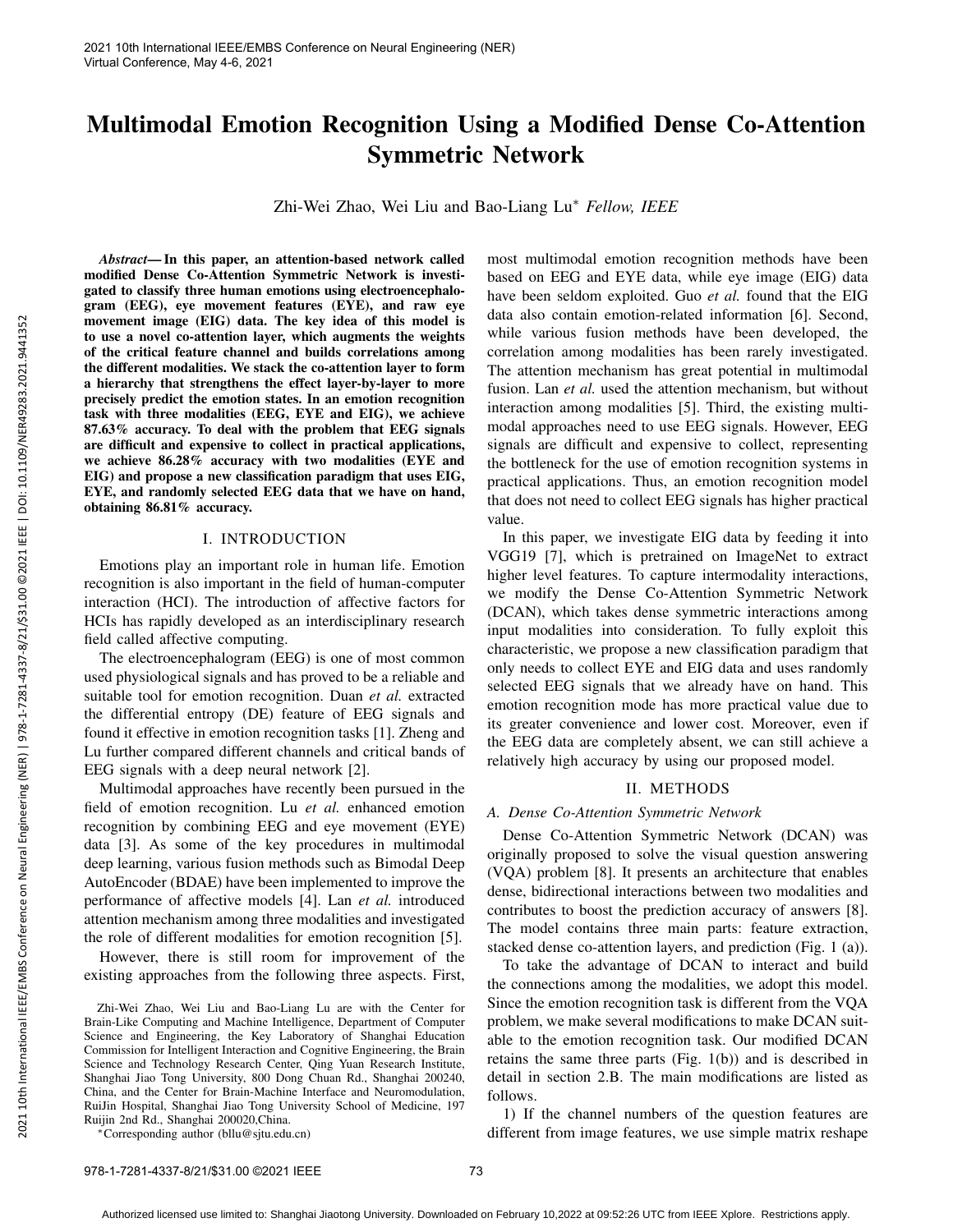

Fig. 1. Structure of the original dense co-attention symmetric network (a), and the modified DCAN proposed in this paper (b)

to retain original image features. However, the original DCAN uses 1×1 convolution kernel and max-pooling to adapt image features with question features.

2) We concatenate all of the outputs of the stacked DCA layers to strengthen the correlation while retaining the original features. The original DCAN only uses the last layer output of the stacked DCA layers.

3) In our emotion recognition tasks, we have three modalities, whereas the original DCAN can only merge two modalities. We first concatenate the EEG and EYE data into a single feature and then feed the concatenated features into our model with the raw EIG.

4) EIG features and concatenated features have different dimensions, but the original DCAN requires two features with the same dimension. We change the shape of a learnable weight matrix ( $W_i$  in Algorithm 1), so the features of the two modalities can have different dimensions.

5) We train a CNN while also extracting the image features because EIG data are different from the normal images targeted in object recognition problems. By contrast, in the original DCAN, the pretrained CNN for image feature extraction and the training part of the model are completely independent of each other.

## *B. Modified Dense Co-Attention Symmetric Network*

*1) Feature Extraction:* Given the representations of EEG, EYE and EIG data, we extract features first.

For the EEG data, differential entropy (DE) features are extracted from the EEG signals using a short-time Fourier transform (STFT) with a 4 s nonoverlapping Hanning window. These features are divided into five frequency bands: δ (1-4 Hz), θ (4-8 Hz),  $\alpha$  (8-14 Hz),  $\beta$  (14-31 Hz), and  $\gamma$ (31- 50 Hz). Thus, at every time step, we have DE features of 62 channels, each of which contains data in 5 frequency bands [1]. As a result, our EEG feature has the dimensions of  $5 \times 62$ .

For the EYE data, we adopt the same method used in [3] to extract the features. The features contain the information of pupil diameter, dispersion, fixation, saccade and blink. This information has been demonstrated to be useful in emotion recognition [3] and has been widely used in the literature [3], [4], [5], [6]. The EEG feature has dimensions of  $41 \times 1$ , and we repeat it to the size of  $41 \times 62$  for concatenation with the EEG feature.

 $\frac{1}{3}$   $\frac{1}{3}$   $\frac{1}{1}$   $\frac{1}{1}$  model directly. In our model, we use VGG19 [7] for feature  $\frac{16}{11}$  . The standard Form instance, we extract two middle layer outputs of the CNN For the EIG data, they are recorded every 1 s and downsampled with a 4 s window. Then, EIG data are fed into the extraction. We extract several middle layers outputs, reshape them into the same size and concatenate them to obtain  $V_0$ . with dimensions of  $128 \times 20 \times 14$  and  $256 \times 10 \times 7$ . We reshape the former matrix into  $512 \times 10 \times 7$  and concatenate them. Then, we obtain a  $V_0$  with the size of  $768 \times 10 \times 7$ .

> After features of all of the modalities are extracted, the EEG and EYE features are concatenated to obtain  $Q_0$ .

> *2) Stacked DCA Layers:* After feature extraction, the concatenated feature of EEG and EYE,  $Q_0$ , is sized to  $(d_q \times n_q)$ , and the EIG feature,  $V_0$ , is sized to  $(d_v \times n_v)$ .  $Q_0$  and  $V_0$  are fed into the DCA layer directly.

Algorithm 1 Dense Co-Attention Layer

**Input:** the  $(i - 1)$ -st DCA Layer output  $Q_{i-1}(d_q \times n_q)$ ,  $V_{i-1}(d_v \times n_v)$ 

**Output:** the *i*-st DCA Layer output  $Q_i(d_q \times n_q)$ ,  $V_i(d_v \times n_v)$ 1: Compute  $A_i(n_v \times n_q)$ :

$$
A_i = V_{i-1}^T W_i Q_{i-1} \tag{1}
$$

where  $W_i(d_v \times d_q)$  is a learnable weight matrix. 2: Compute  $A_{Q_i}(n_v \times n_q)$  and  $A_{V_i}(n_q \times n_v)$ :

$$
A_{Q_i} = softmax(A_i)
$$
  
\n
$$
A_{V_i} = softmax(A_i^T)
$$
\n(2)

3: Compute  $P_{Q_i}(d_q \times n_v)$  and  $P_{V_i}(d_v \times n_q)$ :

$$
P_{Q_i} = Q_{i-1} A_{Q_i}^T
$$
  
\n
$$
P_{V_i} = V_{i-1} A_{V_i}^T
$$
\n(3)

4: Compute  $Q_i(d_q \times n_q)$  and  $V_i(d_v \times n_v)$ :

$$
Q_{i} = ReLU(W_{Q_{i}}\begin{bmatrix} Q_{i-1} \\ P_{V_{i}} \end{bmatrix} + b_{Q_{i}}) + Q_{i-1}
$$
  
\n
$$
V_{i} = ReLU(W_{V_{i}}\begin{bmatrix} V_{i-1} \\ P_{Q_{i}} \end{bmatrix} + b_{V_{i}}) + V_{i-1}
$$
\n(4)

where  $W_{Q_i}(d_q \times (d_q + d_v), W_{V_i}(d_v \times (d_q + d_v))$  and  $b_{Q_i}(d_q)$ ,  $b_{V_i}(d_v)$  are learnable weight matrix and bias. 5: **Return**  $Q_i(d_q \times n_q)$ ,  $V_i(d_v \times n_v)$ 

The co-attention layer (DCA layer) is the key architecture that introduces the attention mechanism among the modalities. The DCA layer performs the computation of attended features, extracts different modality representations row/columnwise and transforms the representation into outputs with a single-layer MLP and residual connection [8].

The calculation process can be described in Algorithm 1, and the structure is shown in Fig. 2. For the DCA  $(i)$ -st layer, the output from the previous layer  $Q_{i-1}$  and  $V_{i-1}$  first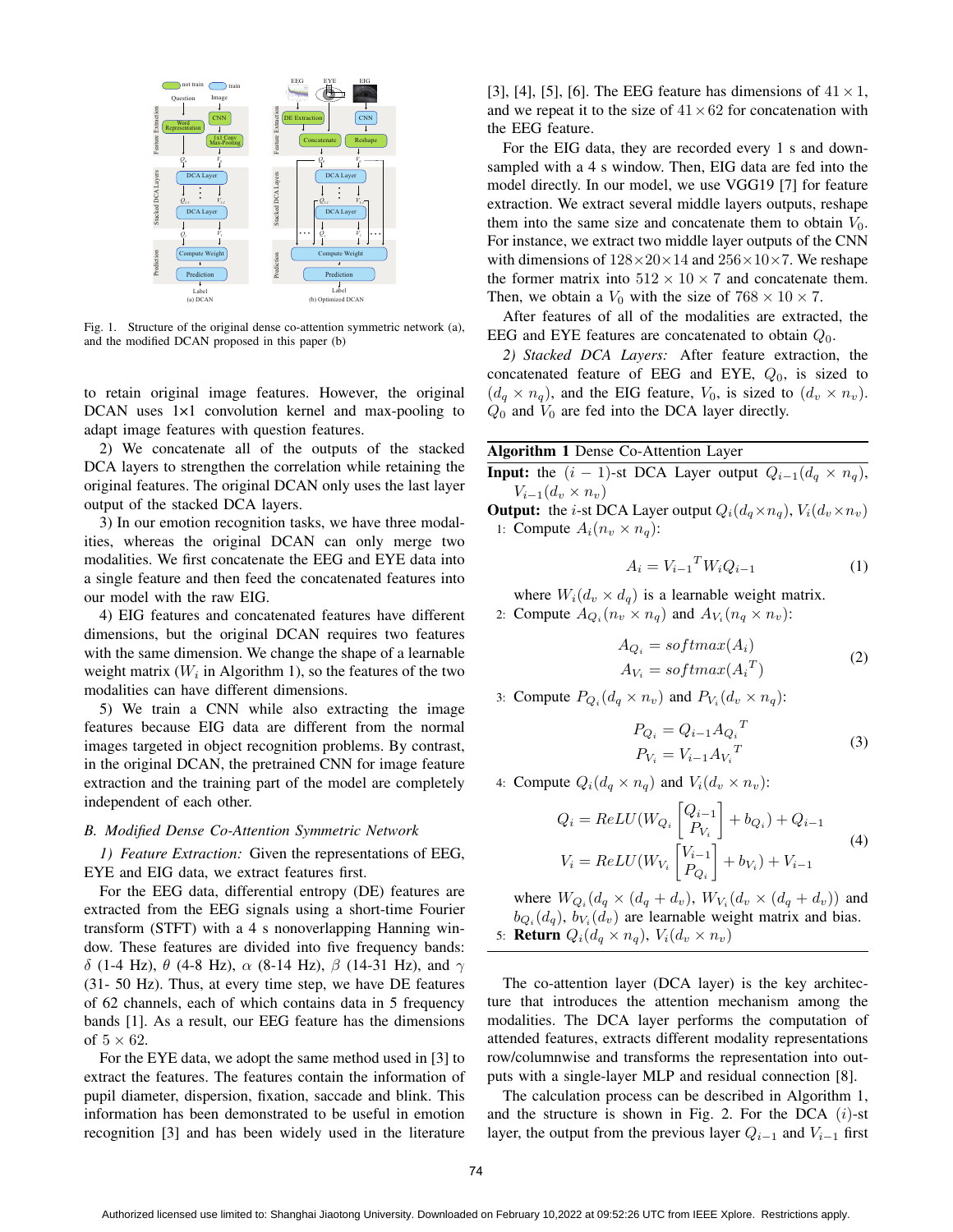

Fig. 2. Structure of the co-attention layer

interact by a multiplication with a learnable weight matrix  $W_i$  (Eq. (1)). Then, we use softmax along the row and column to obtain  $A_{Q_i}$  and  $A_{V_i}$  (Eq. (2)). Next,  $Q_{i-1}$  and  $V_{i-1}$  interact for the second time by multiplying  $A_{Q_i}$  and  $A_{V_i}$ , respectively, obtaining  $P_{Q_i}$  and  $P_{V_i}$  (Eq. (3)). Finally, the result of the DCA  $(i)$ -st layer,  $Q_i$  and  $V_i$  are computed after the last interaction by concatenating  $Q_{i-1}$  to  $P_{V_i}$ ,  $V_{i-1}$ to  $P_{Q_i}$ , feeding into the MLP and a skip connection (Eq. (4)). In Eqs. (1), (3) and (4), modalities interact densely through multiplication with learnable matrices, skip connection and MLP.

Since the DCA layer does not change the dimensions of the input and output, we stack the DCA layers to form a hierarchy, strengthen the attention mechanism and build the correlation between the different modalities layer-by-layer.

For the dense interactions in one DCA layer and stacking of the DCA layers multiple times, the relationship and attention mechanism among modalities are gradually emphasized instead of the feature itself. Considering that the feature itself is not emphasized, we make an assumption that in the practical applications where it is difficult to collect the EEG signals, even randomly selected EEG data can also induce some of the relationship and attention mechanism with EYE and EIG data to eventually aid in recognition.

*3) Prediction:* After the calculation through the stacked DCA layers, all DCA layer outputs  $Q_i$  and  $V_i$  (i =  $(0, 1, 2, \ldots, l)$  are fed into an MLP, followed by a softmax along the column to compute the attention weights  $\alpha_{Q_i}$  and  $\alpha_{V_i}$   $(i = 0, 1, 2, \dots, l)$ , respectively. The attention weights  $\alpha_{Q_i}$  and  $\alpha_{V_i}$   $(i = 0, 1, 2, \dots, l)$  measure the contribution of the different dimensions and correlation among the modalities.

$$
\alpha_{Q_i} = Softmax(MLP(Q_i))
$$
  
\n
$$
\alpha_{V_i} = Softmax(MLP(V_i))
$$
\n(5)

We note that  $Q_i$  and  $\alpha_{Q_i}$  have the same size  $(d_q \times n_q)$ , and  $V_i$  and  $\alpha_{V_i}$  have the same size  $(d_v \times n_v)$ .

Then, we perform elementwise multiplication of  $Q_i$  and  $\alpha_{Q_i}$ ,  $V_i$  and  $\alpha_{V_i}$  to obtain a weighted value, and we sum along the column, obtaining the vector  $s_{Q_i}(d_q \times 1)$  and  $s_{V_i}(d_v \times 1).$ 

$$
s_{Q_i} = Sum(Q_i \times \alpha_{Q_i})
$$
  
\n
$$
s_{V_i} = Sum(V_i \times \alpha_{V_i})
$$
\n(6)

Finally, the outputs of every DCA layer  $Q_i$  and  $V_i$  $(i = 0, 1, 2, \ldots, l)$  are computed to obtain  $s_{Q_i}$  and  $s_{V_i}$  $(i = 0, 1, 2, \ldots, l)$ . Then, we concatenate all  $s_{Q_i}$  and  $s_{V_i}$  $(i = 0, 1, 2, \ldots, l)$  and feed it into an MLP to predict the label.

TABLE I BASELINE, ALL/TWO MODALITIES AND REEG ACCURACY

|      | EIG   | EYE   | EEG   |       | TWO   | <b>REEG</b> |
|------|-------|-------|-------|-------|-------|-------------|
| Ave. | 67.95 | 77.80 | 78.51 | 87.63 | 86.28 | 86.81       |
| Std. | 14.02 | 14.61 | 14.32 | 6.45  | 6.62  | 7.63        |

#### III. EXPERIMENTAL SETTINGS AND RESULTS

## *A. Dataset*

We use the  $SEED<sup>1</sup>$  dataset, which contains three emotions: happy, sad, and neutral. Nine healthy subjects (4 males and 5 females) aged between 20 and 24 participate in the experiment [2]. Each subject watches 15 four-minute emotional film clips and performs the experiments three times, with an interval of approximately three or four days. Therefore, there are total 27 experiments in the dataset.

The EEG signals are recorded by an ESI NeuroScan System with 62 channels at a sampling rate of 1000 Hz. The EYE and EIG data are recorded simultaneously with SMI ETG eye tracking glasses [3], [4].

#### *B. Experimental Settings*

We use three modalities to recognize emotion first. For practical applications where it is difficult to collect EEG signals, we also evaluate our model only using EYE and EIG data.

In addition to recognition of emotion with three and two modalities, we propose a new classification paradigm that only needs to collect EYE and EIG data and uses randomly selected EEG signals with a random label that we already have to induce the attention mechanism. We name this new paradigm REEG because the EEG data with the corresponding label are replaced by random EEG data. This paradigm is proposed to improve the recognition performance with two modalities (EYE and EIG), where we can use EEG data that we have on hand instead of collecting EEG data. We denote our 27 experiments as  $E_i(i = 1, 2, \ldots, 27)$ . For experiment  $E_k$ , we only use the EYE and EIG data. For EEG data, we randomly select EEGs (random labels) from the other 26 experiments  $E_i(i \neq k)$  and replace all the original EEG data of experiment  $E_k$ . We take the EYE and EIG data of experiment  $E_k$  together with randomly selected EEG data from experiment  $E_i(i \neq k)$  as the three modalities to recognize emotion.

For performance comparison with the existing approaches, we use the same experimental setup with [3] for the three recognition modes mentioned above. Fifteen data clips are divided into 5 groups, and each group has three different emotions. Then, we take the first 3 groups as the training set and the last 2 groups as the test set. For each experiment, 5-fold cross-validation is adopted in performance evaluation.

## *C. Experimental Results*

Table I lists the accuracy of the three baseline results and two modified DCAN results on the SEED dataset.

<sup>1</sup>http://bcmi.sjtu.edu.cn/˜seed/index.html